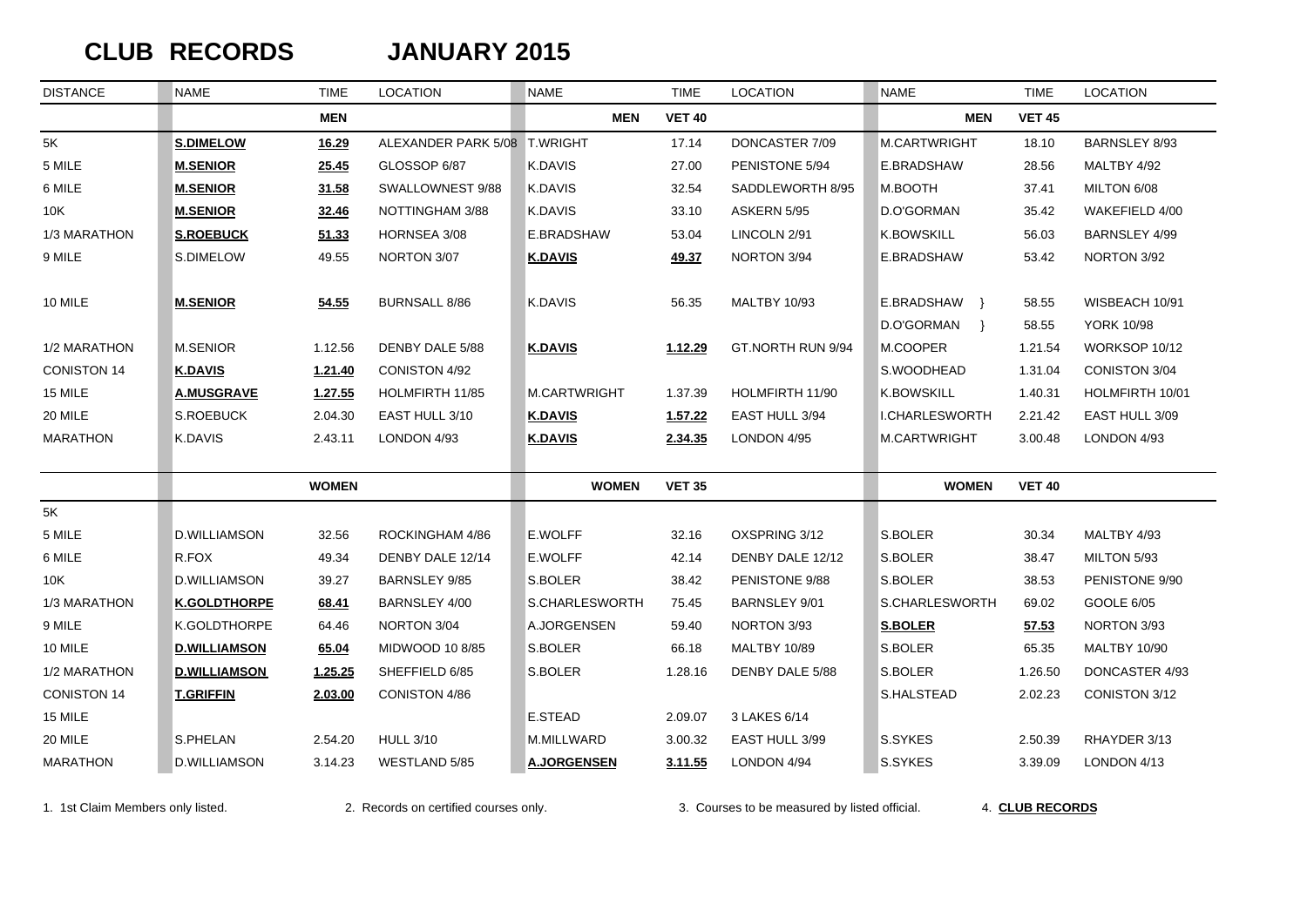# $CLUB$  **RECORDS**

#### **JANUARY 2015**

| <b>DISTANCE</b>    | <b>NAME</b>       | <b>TIME</b>   | <b>LOCATION</b>      | <b>NAME</b>      | <b>TIME</b>   | <b>LOCATION</b>     | <b>NAME</b>         | <b>TIME</b>   | <b>LOCATION</b>      |
|--------------------|-------------------|---------------|----------------------|------------------|---------------|---------------------|---------------------|---------------|----------------------|
|                    | <b>MEN</b>        | <b>VET 50</b> |                      | <b>MEN</b>       | <b>VET 55</b> |                     | <b>MEN</b>          | <b>VET 60</b> |                      |
| 5K                 | D.O'GORMAN        | 17.23         | RETFORD 5/03         | M.CARTWRIGHT     | 19.24         | MEXBOROUGH 7/01     | <b>M.CARTWRIGHT</b> | 20.57         | DONCASTER 7/06       |
| 5 MILE             | D.O'GORMAN        | 28.22         | WOMBWELL 5/01        | S.FRITH          | 31.30         | OXSPRING 4/09       | <b>M.CARTWRIGHT</b> | 33.17         | OXSPRING 9/06        |
| 6 MILE             | <b>B.INNES</b>    | 38.22         | DENBY DALE 12/00     | S.FRITH          | 39-16         | MILTON 6/10         | M.CARTWRIGHT        | 41.58         | ROTHER VAL 10/06     |
| 10K                | D.O'GORMAN        | 34.35         | PERCY PUD 12/01      | S.FRITH          | 40.18         | ROTHWELL 5/10       | S FRITH             | 41.55         | SPEN GREENWAY 9/1.   |
| 1/3 MARATHON       | <b>B.INNES</b>    | 56.53         | BARNSLEY 4/02        | S.FRITH          | 57.52         | HORNSEA 4/10        | R.BROWN             | 66.51         | <b>BARNSLEY 9/01</b> |
| 9 MILE             | D.BATTY           | 57.27         | NORTON 3/96          | S.STOREY         | 57.13         | NORTON 3/13         | R.BROWN             | 62.56         | NORTON 3/01          |
| 10 MILE            | M.BOOTH           | 65.36         | CHESTERFIELD 8/12    | S.STOREY         | 64-16         | GOSFORTH 6/12       | S.FRITH             | 67.47         | SNAKE LANE 2/13      |
| 1/2 MARATHON       | <b>B.INNES</b>    | 1.22.11       | WORKSOP 11/02        | D.O'GORMAN       | 1.24.09       | SHEFFIELD 4/10      | S.FRITH             | 1.32.01       | AXEHOLME 9/13        |
| <b>CONISTON 14</b> | S.WOODHEAD        | 1.37.27       | CONISTON 3/08        |                  |               |                     | S.MILLWOOD          | 1.51.37       | CONISTON 3/09        |
| 15 MILE            | D.BATTY           | 1.44.27       | HOLMFIRTH 10/95      | S.FRITH          | 1.43.14       | HOLMFIRTH 10/09     | R.BROWN             | 1.57.59       | HOLMFIRTH 10/01      |
| 20 MILE            | R.BROWN           | 2.30.13       | EAST HULL 3/93       | S.FRITH          | 2.22.15       | EAST HULL 3/10      | R.BROWN             | 2.38.08       | EAST HULL 3/01       |
| MARATHON           | <b>B.INNES</b>    | 3.05.17       | SHEFFIELD 4/02       | R.BROWN          | 3.25.15       | LONDON 4/96         | R.BROWN             | 3.33.51       | LONDON 4/01          |
|                    | <b>WOMEN</b>      | <b>VET 45</b> |                      | <b>WOMEN</b>     | <b>VET 50</b> |                     | <b>WOMEN</b>        | <b>VET 55</b> |                      |
|                    |                   |               |                      | <b>J.BUCKLEY</b> | 17.57         | <b>YORK 8/08</b>    | <b>J.BUCKLEY</b>    | <u>17.57</u>  | DONCASTER 07/11      |
| 5 MILE             | S.CHARLESWORTH    | 38.11         | OXSPRING 3/11        | <b>J.BUCKLEY</b> | 29.57         | BRADFIELD 4/11      | <b>T.MELLOR</b>     | 36.40         | BRADFIELD 4/14       |
| 6 MILE             | <b>J.WELBOURN</b> | 41.40         | MILTON 5/95          | <b>J.BUCKLEY</b> | 37.01         | MILTON 6/08         | S.HIGHAM            | 48.37         | DENBY DALE 12/04     |
| 10K                | S.BOLER           | 39.05         | BARNSLEY 11/94       | <b>J.BUCKLEY</b> | 37.19         | ROTHWELL 4/08       | J.BUCKLEY           | 40.11         | BARNSLEY 11/11       |
| 1/3 MARATHON       | S.HIGHAM          | 69.23         | <b>BARNSLEY 4/99</b> | S.HIGHAM         | 70.28         | BARNSLEY 4/02       | S.HIGHAM            | 72.05         | GOOLE 6/05           |
| 9 MILE             | S.CHARLESWORTH    | 69.41         | NORTON 3/09          | S.HIGHAM         | 72.38         | NORTON 3/04         | S.HIGHAM            | 71.07         | NORTON 3/06          |
| 10 MILE            | S.CHARLESWORTH    | 79.23         | FERRIBY 1/09         | P.SENIOR         | 81.51         | <b>MALTBY 10/91</b> | S.HIGHAM            | 84.08         | FERRIBY 1/07         |
| 1/2 MARATHON       | S.CHARLESWORTH    | 1.49.04       | SHEFFIELD 5/11       | S.HIGHAM         | 1.46.37       | WORKSOP 10/00       | S.HIGHAM            | 1.45.34       | SHEFFIELD 5/05       |
| <b>CONISTON 14</b> | C.SKEENE          | 2.06.22       | CONISTON 3/12        |                  |               |                     | S.HIGHAM            | 2.00.07       | CONISTON 3/07        |
| 15 MILE            |                   |               |                      |                  |               |                     |                     |               |                      |
| 20 MILE            | <b>S.HIGHAM</b>   | 2.49.27       | EAST HULL 3/99       | S.HIGHAM         | 2.52.31       | <b>HULL 3/04</b>    |                     |               |                      |
| <b>MARATHON</b>    | S.HIGHAM          | 3.59.13       | LONDON 4/99          | S.HIGHAM         | 3.57.11       | LONDON 4/04         |                     |               |                      |
|                    |                   |               |                      |                  |               |                     | UK best ever time   |               |                      |

1. 1st Claim Members only listed. 2. Records on certified courses only. 3. Courses to be measured by listed official. 4. **CLUB RECORDS**